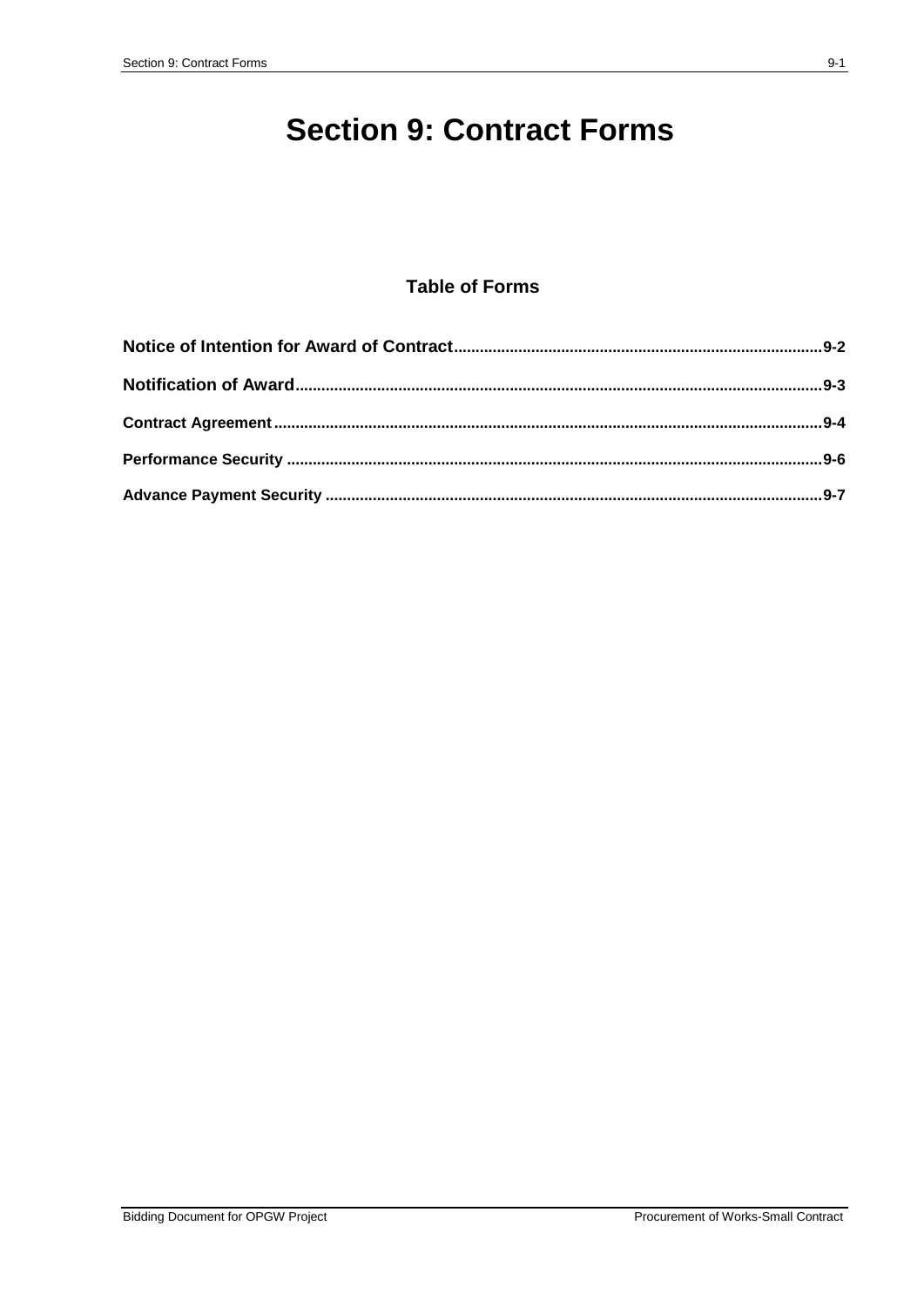## **Notice of Intention for Award of Contract**

[*on letterhead paper of the Employer*]

[*date of Notification*]

To: [*name of the Bidder*] Attention: [*insert name of the Bidder's Authorized Representative*] Address: [*insert address of the Bidder's Authorized Representative*] Telephone/Fax numbers: [*insert telephone/fax numbers of the Bidder's Authorized Representative*] E-mail Address: [*insert e-mail address of the Bidder's Authorized Representative*]

This is to notify you of our intention to award the contract [*insert name of the Contract and identification number, as given in the Bid Data Sheet*]. You have [*insert number of days as specified in ITB 40.1 of the BDS*] days from the date of this notification to (i) request for a debriefing in relation to the Evaluation of your Bid; and/or (ii) submit a bidding-related complaint in relation to the intention for Award of Contract, in accordance with the procedures specified in ITB 45.1.

The summary of the Evaluation is as follows:

### **1. List of Bidders**

| Name of Bidder | <b>Bid Price as Read</b><br>Out at Opening | <b>Evaluated Bid Price</b> |
|----------------|--------------------------------------------|----------------------------|
|                |                                            |                            |
|                |                                            |                            |
|                |                                            |                            |
|                |                                            |                            |

### **2. Reason/s Why Your Bid Was Unsuccessful**

| . |  |  |  |  |  |
|---|--|--|--|--|--|

### **3. The Successful Bidder**

| Name of Bidder:                              |  |
|----------------------------------------------|--|
| Address:                                     |  |
| <b>Contract Price:</b>                       |  |
| Duration of Contract:                        |  |
| Scope of the Contract Awarded:               |  |
| <b>Amount Performance Security Required:</b> |  |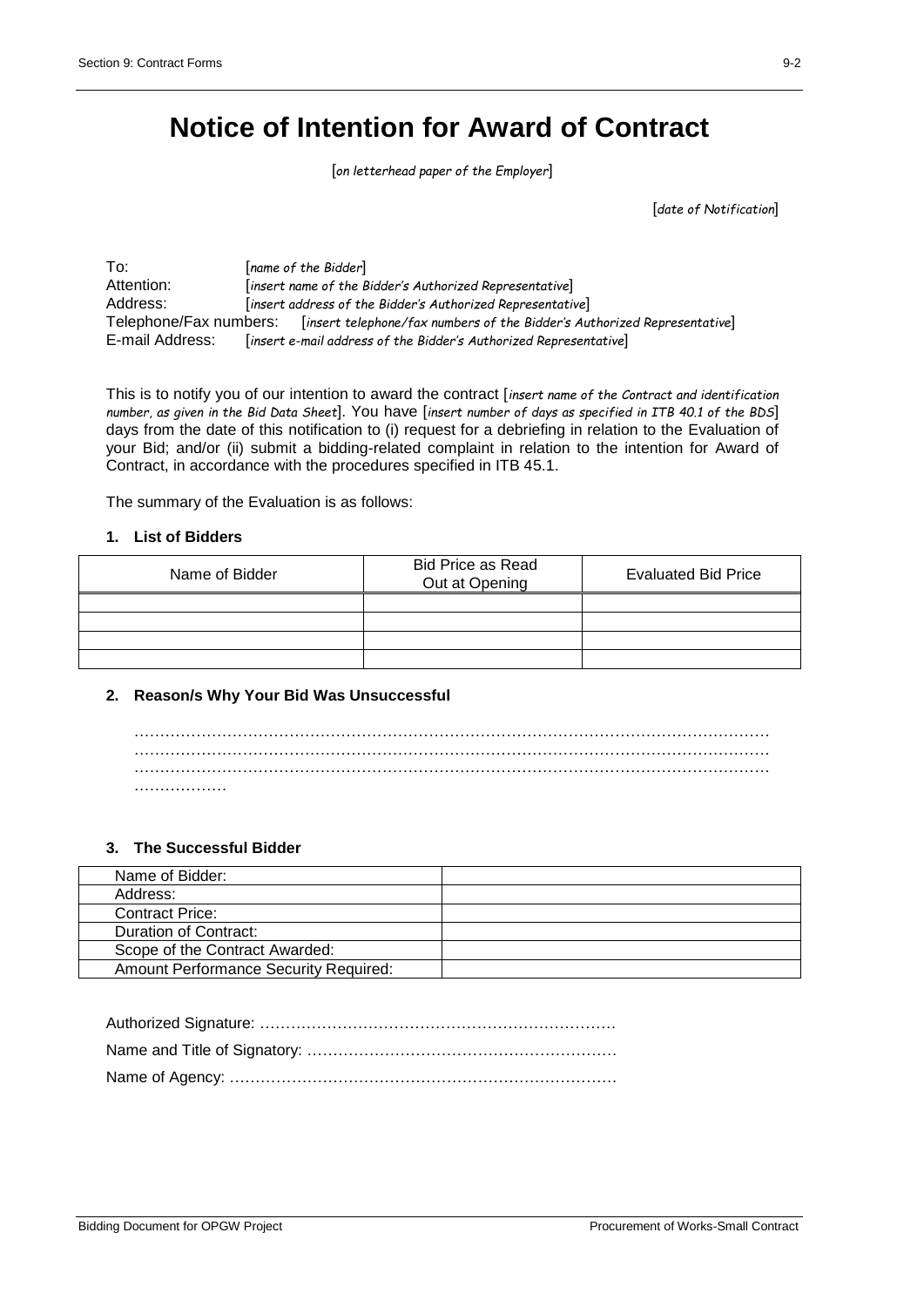# **Notification of Award**

[*on letterhead paper of the Employer*]

## **Letter of Acceptance**

[*Date*]

To: [*Name and address of the Contractor*]

Subject: Notification of Award Contract No. [*please specify*]

This is to notify you that your Bid dated [*date*] for execution of the [*name of the Contract and Identification number, as given in the Bid Data Sheet*] for the Accepted Contract Amount of the equivalent of [*amount in words and figures and name of currency*], as corrected and modified in accordance with the Instructions to Bidders is hereby accepted by our Agency.

You are requested to furnish the Performance Security within 28 days in accordance with the Conditions of Contract and any additional security required as a result of the evaluation of your bid, using for that purpose the Performance Security Form included in Section 9 (Contract Forms) of the Bidding Document.

*[Choose one of the following statements:]*

We accept that *[insert the name of adjudicator proposed by the Bidder]* be appointed as the Adjudicator.

*[or]*

We do not accept that *[insert the name of the adjudicator proposed by the Bidder]* be appointed as the Adjudicator, and by sending a copy of this Letter of Acceptance to *[insert name of the appointing authority]*, the Appointing Authority, we are hereby requesting such Authority to appoint the Adjudicator in accordance with GCC 29.1.

| Attachment: Contract Agreement |
|--------------------------------|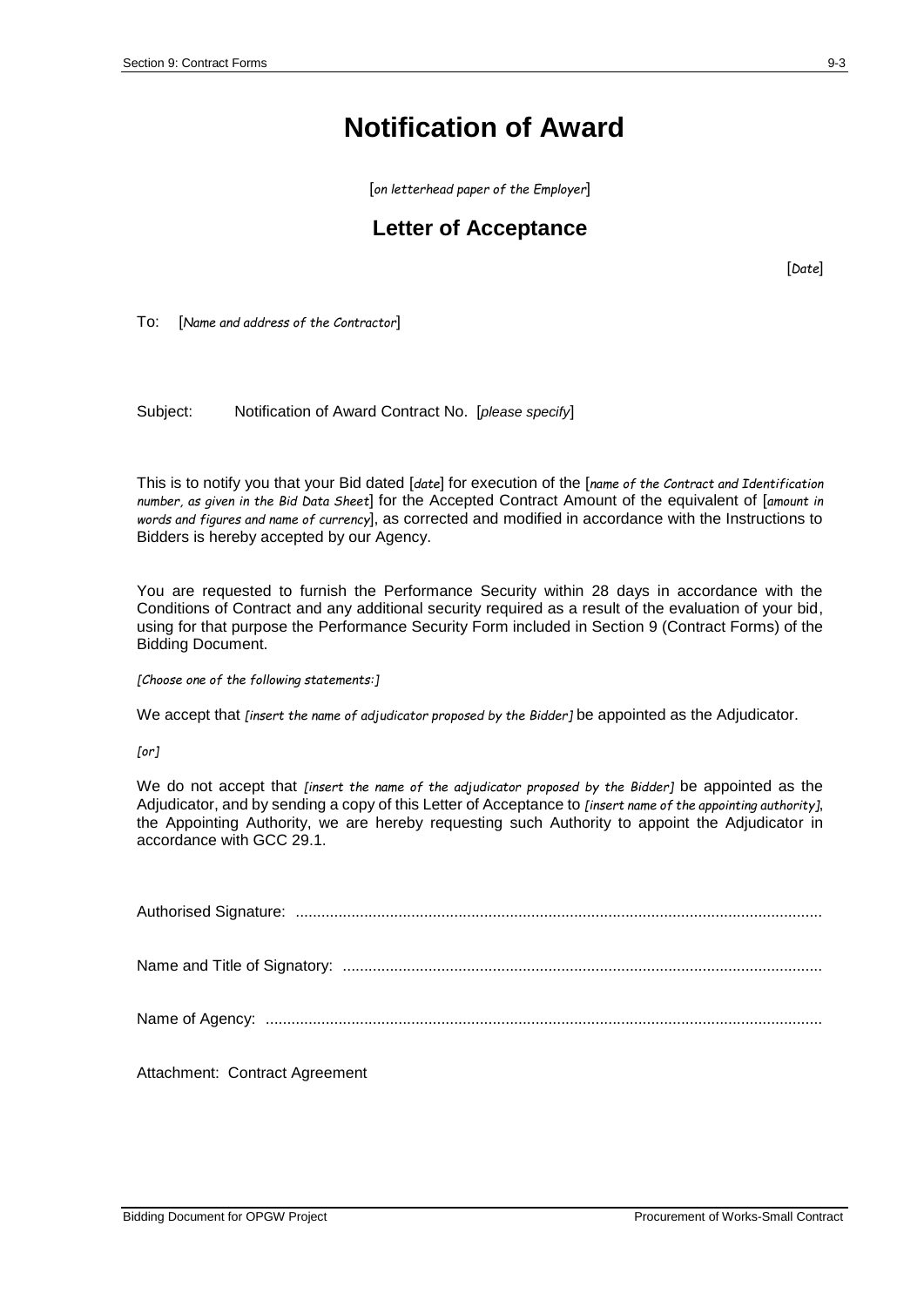# **Contract Agreement**

THIS AGREEMENT made the [*Date*] day of [*Month*], [*year*], between [*name of the Employer*] (hereinafter "the Employer"), of the one part, and [*name of the Contractor*] (hereinafter "the Contractor"), of the other part:

WHEREAS the Employer desires that the Works known as [*name of the Contract*] should be executed by the Contractor, and has accepted a Bid by the Contractor for the execution and completion of these Works and the remedying of any defects therein,

The Employer and the Contractor agree as follows:

- 1. In this Agreement, words and expressions shall have the same meanings as are respectively assigned to them in the Contract documents referred to.
- 2. The following documents shall be deemed to form and be read and construed as part of this Agreement. This Agreement shall prevail over all other Contract documents.
	- (a) Contract Agreement,
	- (b) Letter of Acceptance,
	- (c) Letter of Bid,
	- (d) Particular Conditions of Contract,
	- (e) List of Eligible Countries that was specified in Section 5 of the bidding document,
	- (f) General Conditions of Contract,
	- (g) Specifications,
	- (h) Drawings*,*
	- (i) Completed Activity Schedules or Bill of Quantities, and
	- (j) any other documents listed in the PCC as forming part of the Contract.
- 3. In consideration of the payments to be made by the Employer to the Contractor as indicated in this Agreement, the Contractor hereby covenants with the Employer to execute the Works and to remedy defects therein in conformity in all respects with the provisions of the Contract.
- 4. The Employer hereby covenants to pay the Contractor in consideration of the Execution and Completion of the Works and the remedying of defects therein, the Contract Price or such other sum as may become payable under the provisions of the Contract at the times and in the manner prescribed by the Contract.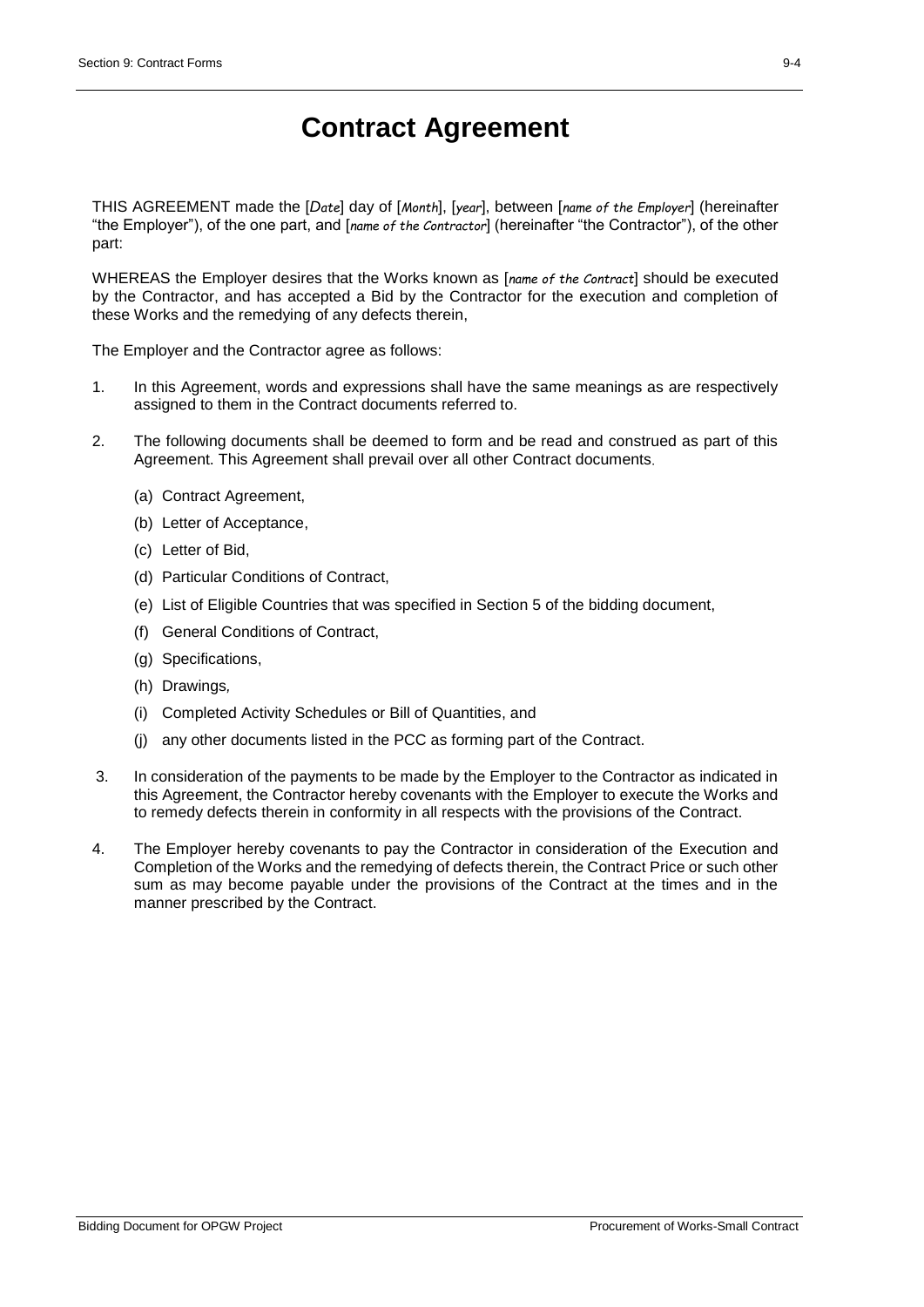IN WITNESS whereof the parties hereto have caused this Agreement to be executed in accordance with the laws of the Solomon Islands on the day, month and year indicated above.

| for and on behalf the Contractor        |
|-----------------------------------------|
| in the presence of:                     |
| Witness, Name, Signature, Address, Date |
|                                         |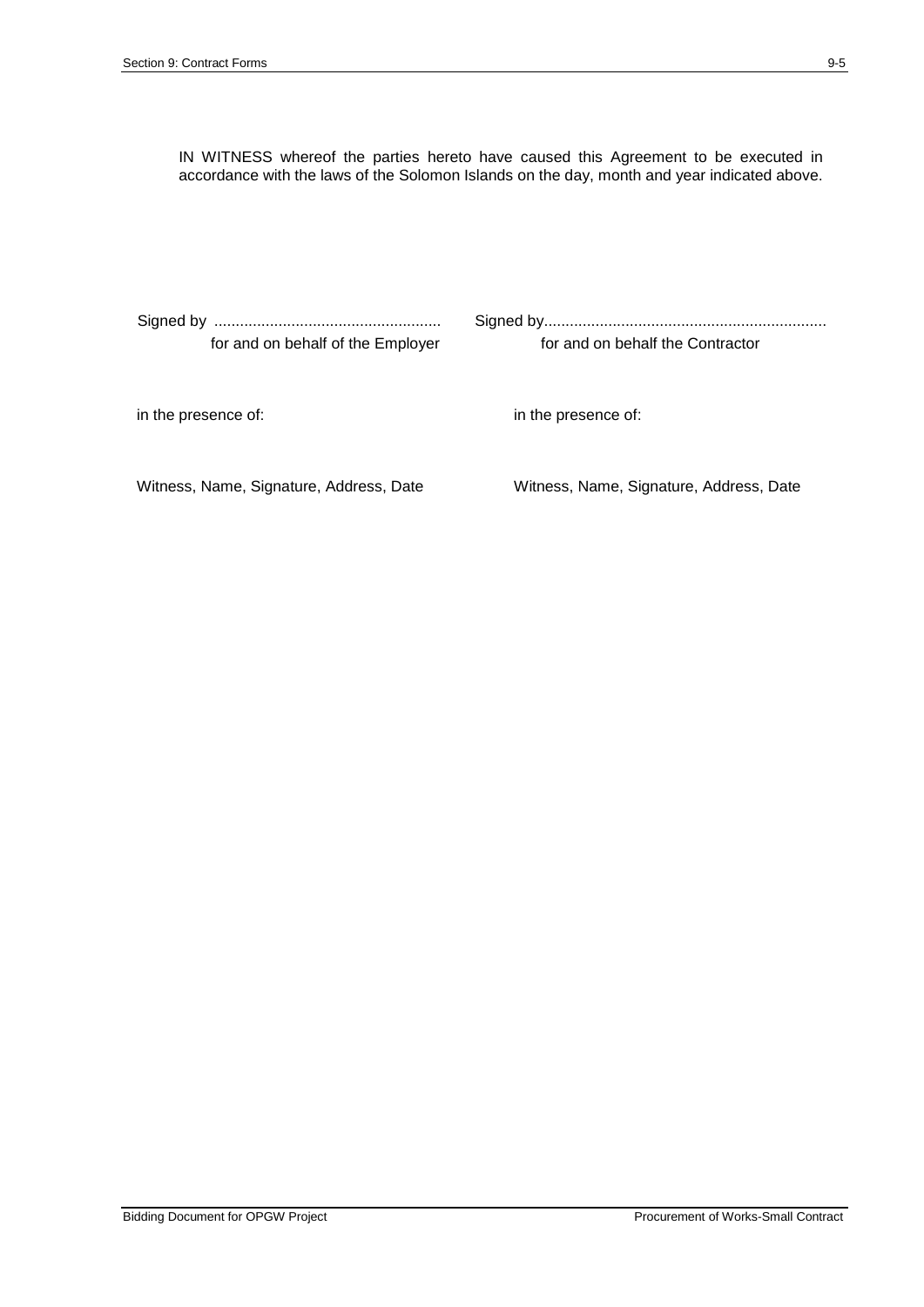## **Performance Security**

[*Bank's name, and address of issuing branch or office*]

**Beneficiary:** Solomon Power, P.O. Box 6, Ranadi, Honiara, Solomon Islands **Date:** *.......................................................................................................................* **Performance Guarantee No.:** *.......................................................................................*

We have been informed that [*name of the Contractor*] (hereinafter called "the Contractor") has entered into Contract No. [*reference number of the contract*] dated [*date*] with you, for the Execution of [*name of contract and brief description of works*] (hereinafter called "the Contract").

Furthermore, we understand that, according to the Conditions of the Contract, a Performance Guarantee is required.

At the request of the Contractor, we [*name of the bank*] hereby irrevocably undertake to pay you any sum or sums not exceeding in total an amount of [*name of the currency and amount in words*] **1** [*amount in figures*] such sum being payable in the types and proportions of currencies in which the Contract Price is payable, upon receipt by us of your first demand in writing accompanied by a written statement stating that the Contractor is in breach of its obligation(s) under the Contract, without your needing to prove or to show grounds for your demand or the sum specified therein.

This Guarantee shall expire, no later than the [*date*] day of [*month*], [*year*] **2** , and any demand for Payment under it must be received by us at this office on or before that date.

This guarantee is subject to the Uniform Rules for Demand Guarantees, ICC Publication No. 458, except that subparagraph (ii) of Sub-article 20(a) is hereby excluded. **<sup>3</sup>**

> *. . . . . . . . . . . . . . . . . . . . . . . . . . . . . . . . . . . . . . . .*  [*Signature(s) and seal of bank (where appropriate)*]

#### -- Note to Bidder --

 $\overline{a}$ 

*If the institution issuing the performance security is located outside the country of the Employer, it shall have a correspondent financial institution located in the country of the Employer to make it enforceable.*

**<sup>1</sup>** The guarantor shall insert an amount representing the percentage of the contract price specified in the contract and denominated either in the currency(ies) of the contract or a freely convertible currency acceptable to the Employer. If the bank issuing the performance security is located outside the country of the employer, it shall have a correspondent financial institution located in the country of the Eemployer.

**<sup>2</sup>** Insert the date 28 days after the expected completion date. The Employer should note that in the event of an extension of the time for completion of the contract, the employer would need to request an extension of this guarantee from the guarantor. Such request must be in writing and must be made prior to the expiration date established in the guarantee. In preparing this guarantee, the employer might consider adding the following text to the form, at the end of the penultimate paragraph: "The Guarantor agrees to a one-time extension of this guarantee for a period not to exceed [6 months][1 year], in response to the Employer's written request for such extension, such request to be presented to the Guarantor before the expiry of the guarantee."

<sup>&</sup>lt;sup>3</sup> Or the same or similar to this clause specified in the Uniform Rules for Demand Guarantees, ICC Publication No. 758 where applicable.